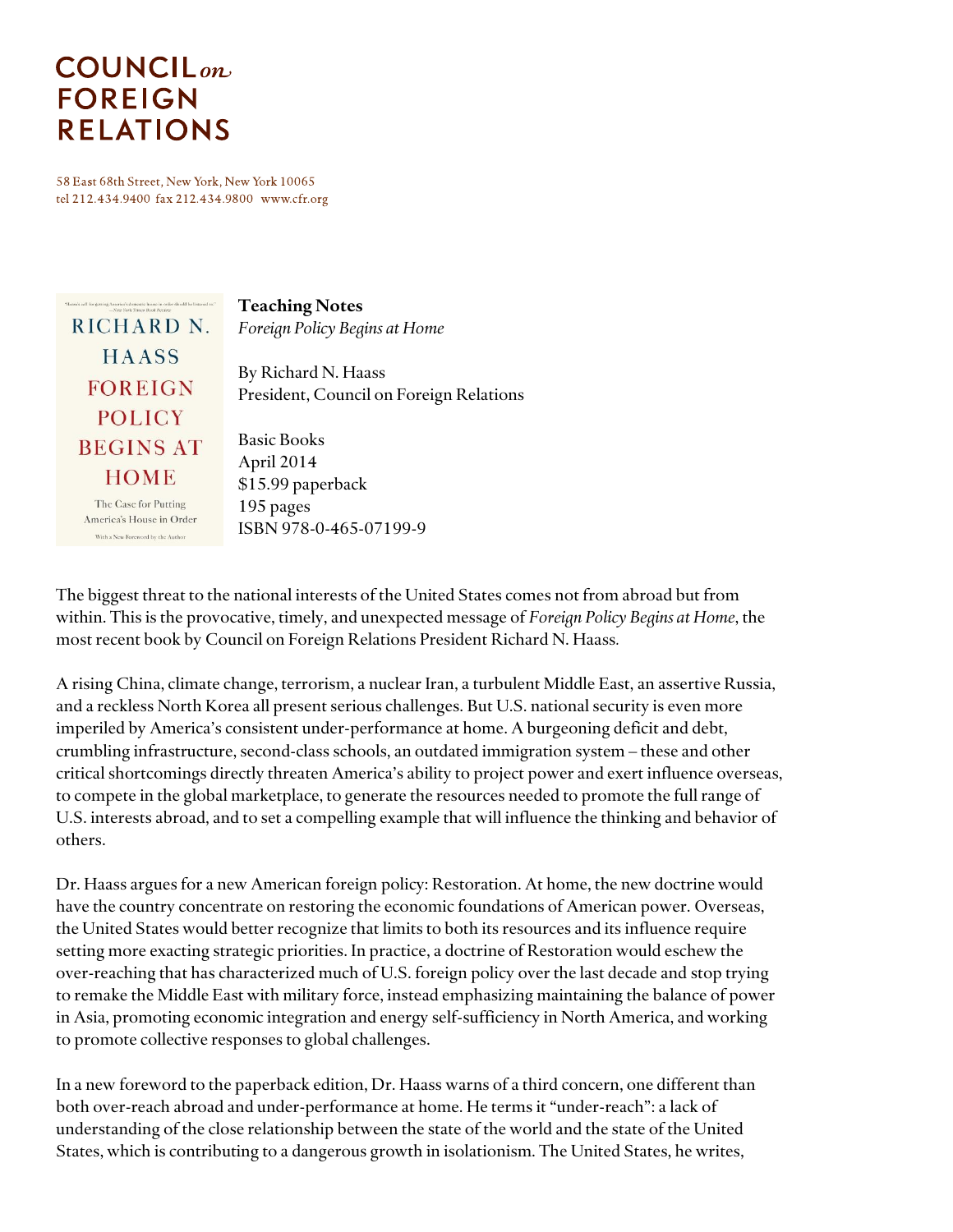cannot thrive at home in a world of turmoil – and the world will move in the direction of turmoil absent consistent American leadership. American foreign policy needs to begin at home, but it cannot end there.

*Foreign Policy Begins at Home* describes a twenty-first century in which power is widely diffused. Globalization, revolutionary technologies, and the rise and decline of new and old powers have created a "nonpolar" world of American primacy but not domination. So far, it has been a relatively forgiving world, with no great rival threatening America directly. How long this strategic respite lasts, Dr. Haass writes, will depend largely on whether the United States puts its own house in order.

The book lays out a grand strategy for restoring America's power, influence, and ability to lead the world. It is appropriate for both undergraduate and graduate classes in U.S. foreign policy, strategy, and national security; international relations; and U.S. government and politics.

## **Discussion and/or Essay Questions**

### **Courses on U.S. Foreign Policy, Strategy, and National Security**

- 1. What is grand strategy? How does it differ from national security and/or foreign policy? Why is it important?
- 2. What do you think should constitute U.S. grand strategy?
- 3. Do you believe that American leadership is essential for global order?
- 4. What is the significance for U.S. foreign policy of the "strategic respite"? Does it even exist?
- 5. What is, or what ought to be, U.S. policy towards the Middle East? What principles or interests should drive policy?
- 6. What is, or what ought to be, U.S. policy towards China?
- 7. What role or roles might exist for traditional allies and partners in modern American foreign policy?
- 8. Is it necessary for U.S. foreign policy to be guided by a doctrine?
- 9. Discuss the doctrines introduced in Part II ("Restoration Abroad"). What are their pros and cons? What would constitute your ideal U.S. foreign policy doctrine?
- 10. What are the consequences for American foreign policy of the dramatic expansion of domestic sources of energy in the United States?

### **Courses on International Relations**

- 1. What are the primary features of the contemporary international system? What are the consequences of those features for the United States?
- 2. Describe the shifts of power and influence that have taken place since the end of the Cold War.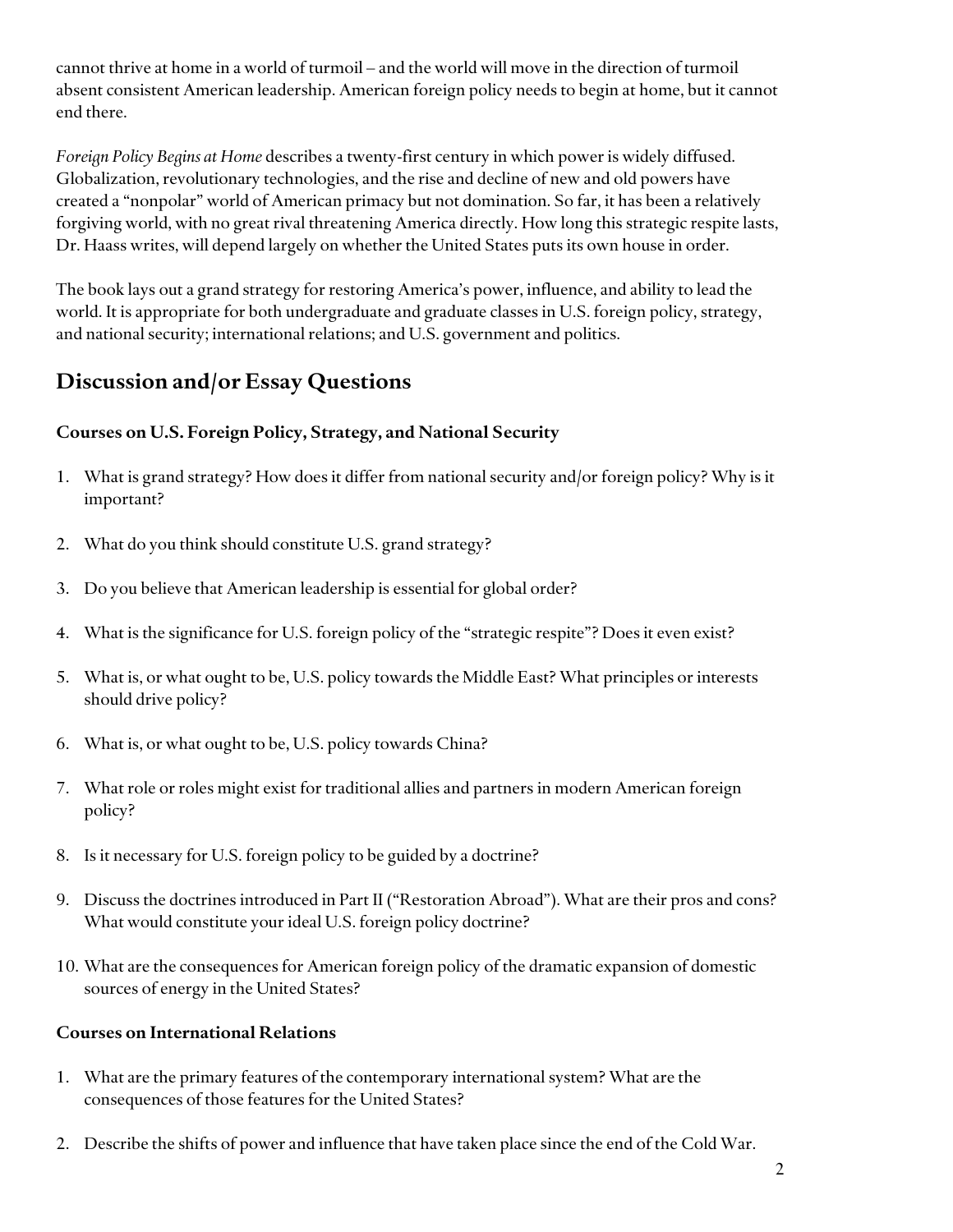- 3. Do you agree that there is a "global gap" between what the international community promises and what it delivers? What, if anything, can the international community do to narrow the gap or ameliorate its consequences?
- 4. What are the sources of and challenges to U.S. primacy?
- 5. What are some of the challenges China is likely to face in the coming decades? How might they affect China's interactions with its neighbors and the rest of the world?
- 6. Is China or any other country likely to become a great power rival to the United States? Why or why not?
- 7. Assess the causes and consequences of Europe's changing role in international relations, especially since the Second World War.
- 8. How might recent political movements or upheavals in the Middle East affect the foreign policies of the countries in the region? Give specific examples.
- 9. What is your understanding of the phrase "global order"?
- 10. Is there an "international community"? Explain your reasoning.

#### **Courses on U.S. Government and Politics**

- 1. What are the primary challenges to U.S. economic strength?
- 2. What is the relationship between U.S. domestic policy and America's role in the world?
- 3. How might the present political gridlock interfere with America's ability to resolve domestic problems? What can be done to fix the U.S. system?
- 4. Part III of the book (Restoration at Home) outlines seven policy areas that contribute to U.S. strength abroad. Do you agree with those choices? Are there others that might be appropriate? Why?